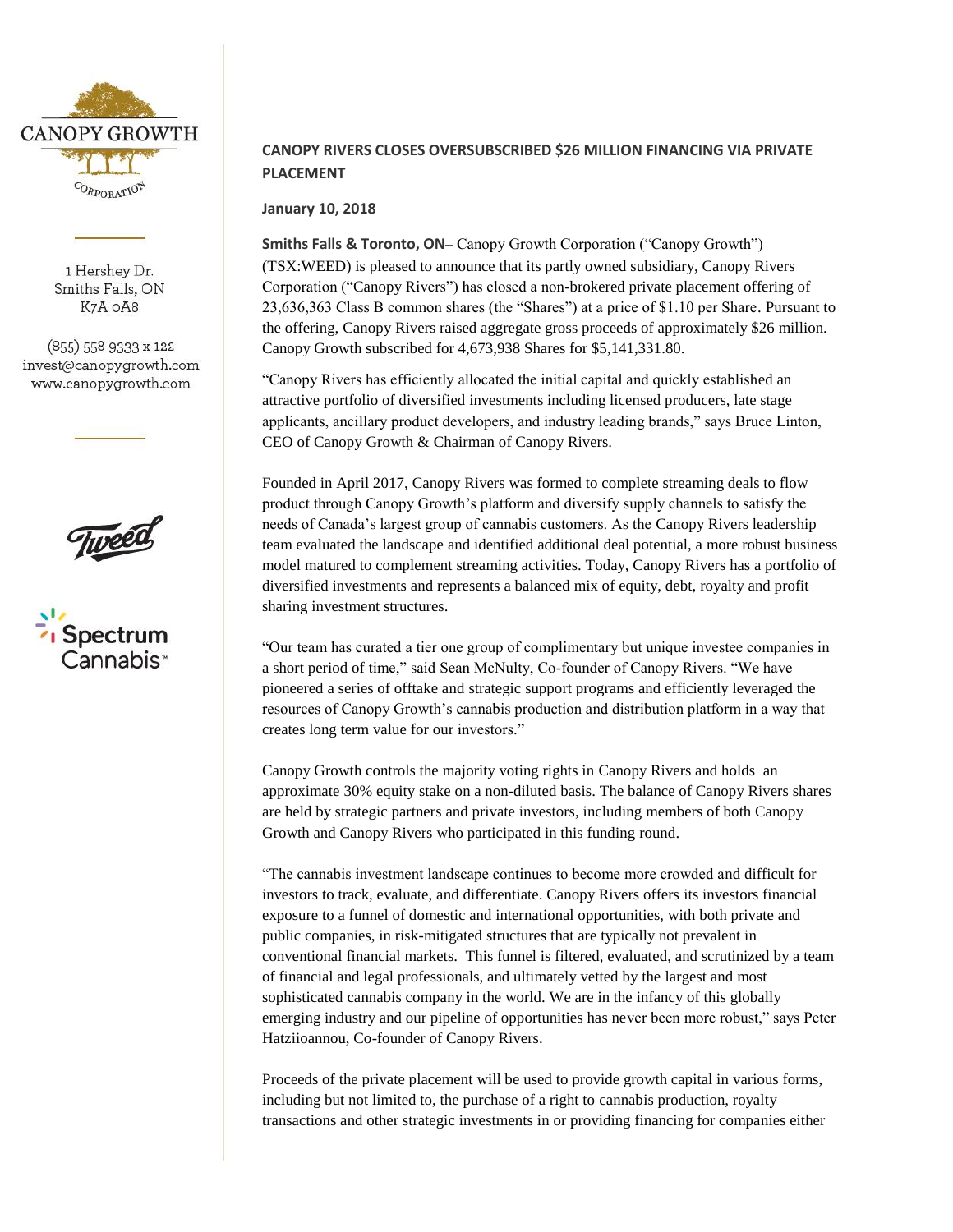licensed to produce cannabis or companies that have applied, or are in the process of applying, for a license to produce cannabis as well as for working capital and general corporate purposes. Rivers is committed to exclusively investing and supporting firms operating in federally legal jurisdictions.

Contact: Jordan Sinclair Director of Communications [Jordan@canopygrowth.com](mailto:Jordan@canopygrowth.com) 613-769-4196

Investor Relations Tyler Burns [Tyler.burns@canopygrowth.com](mailto:Tyler.burns@canopygrowth.com) 855-558-9333 ex 122

Director: Bruce Linton [tmx@canopygrowth.com](mailto:tmx@canopygrowth.com)

## **About Canopy Growth Corporation**

Canopy Growth is a world-leading diversified cannabis and hemp company, offering distinct brands and curated cannabis varieties in dried, oil and Softgel capsule forms. From product and process innovation to market execution, Canopy Growth is driven by a passion for leadership and a commitment to building a world-class cannabis company one product, site and country at a time.

Canopy Growth has established partnerships with leading sector names including cannabis icon Snoop Dogg, breeding legends DNA Genetics and Green House seeds, and Fortune 500 alcohol leader Constellation Brands, to name but a few. Canopy Growth operates seven cannabis production sites with over 665,000 square feet of production capacity, including over 500,000 square feet of GMPcertified production space. The Company has operations in seven countries across four continents. The Company is proudly dedicated to educating healthcare practitioners, conducting robust clinical research, and furthering the public's understanding of cannabis, and through its partly owned subsidiary, Canopy Health Innovations, has devoted millions of dollars toward cutting edge, commercializable research and IP development. Through partly owned subsidiary Canopy Rivers Corporation, the Company is providing resources and investment to new market entrants and building a portfolio of stable investments in the sector. From our historic public listing to our continued international expansion, pride in advancing shareholder value through leadership is engrained in all we do at Canopy Growth.

## **About Canopy Rivers**

Canopy Rivers is a diversified investment platform designed to maximize shareholder value. Through a strategic alliance with Canopy Growth and the sector's leading investment strategists, Canopy Rivers adds value to the businesses it selects as investments. Learn more by visiting www.canopyrivers.com

## **Notice Regarding Forward Looking Information**

This news release contains forward-looking information. Often, but not always, forward-looking information can be identified by the use of words such as "plans", "expects" or "does not expect", "is expected", "estimates", "intends", "anticipates" or "does not anticipate", or "believes", or variations of such words and phrases or state that certain actions, events or results "may", "could", "would", "might" or "will" be taken, occur or be achieved. Forward-looking information involves known and unknown risks, uncertainties and other factors which may cause the actual results, performance or achievements of Canopy Growth, its subsidiaries or Canopy Rivers to be materially different from any future results, performance or achievements expressed or implied by the forwardlooking information contained in this news release. Examples of such statements include the pipeline of domestic and international investment opportunities, the creation of long-term value for investors, the use of proceeds of the offering and the timing of a potential go public transaction for Canopy Rivers. Risks, uncertainties and other factors involved with forward-looking information could cause actual events, results, performance, prospects and opportunities to differ materially from those expressed or implied by such forwardlooking information, including risks associated with: anticipated business strategies and trends in the business or the cannabis industry